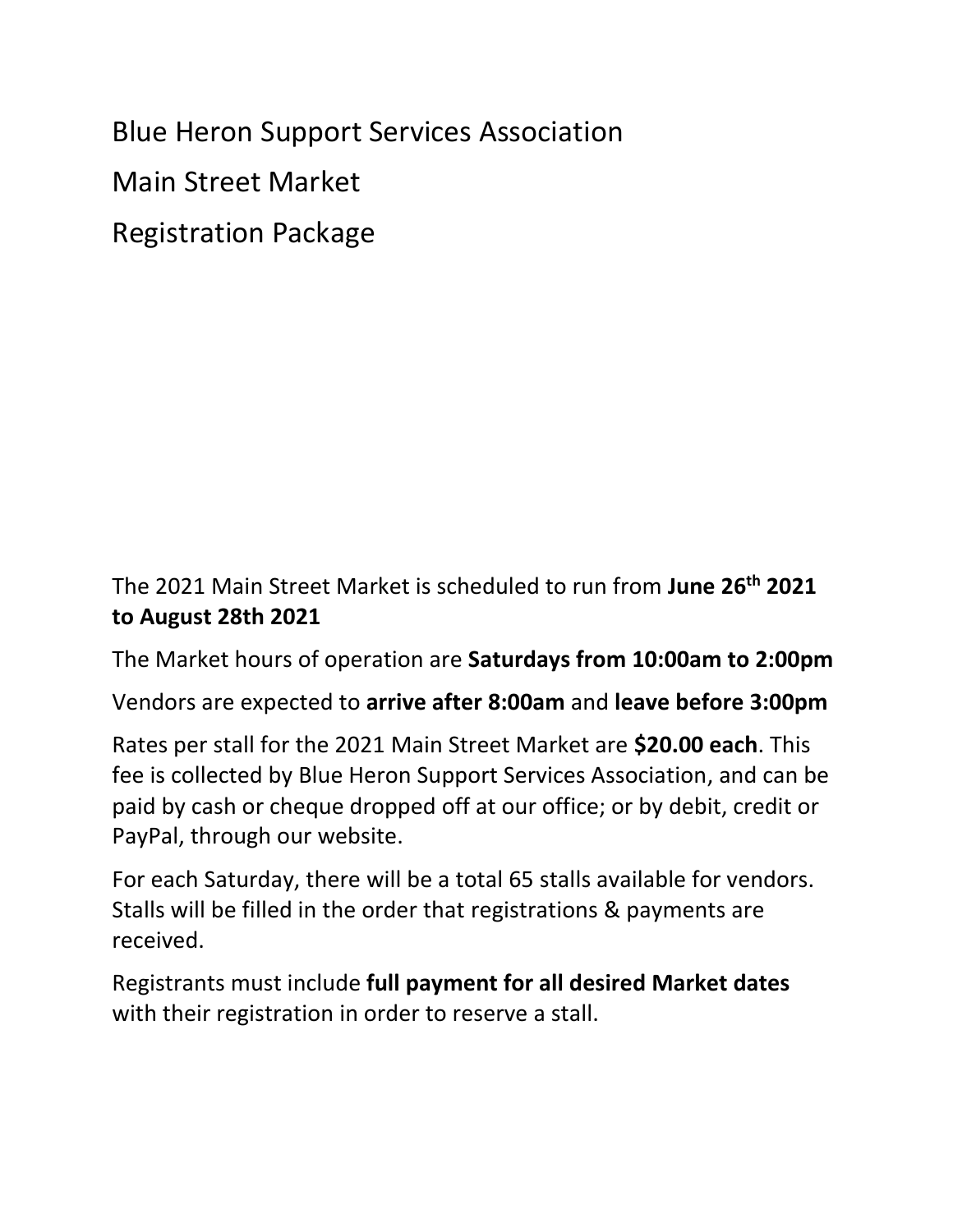#### **A. Please read and initial to confirm your understanding of the following Rules & Regulations**

- 1. The Main Street Market is an all-weather market. Vendors who do not attend due to inclement weather will not be refunded, except in the event of extreme weather (ex: severe lighting, flooding, etc.)
- 2. All Vendors must be in compliance with [Alberta Health Services Guidelines for Public](https://www.albertahealthservices.ca/assets/wf/eph/wf-eh-guidelines-for-public-market-managers-and-vendors.pdf)  [Market Vendors](https://www.albertahealthservices.ca/assets/wf/eph/wf-eh-guidelines-for-public-market-managers-and-vendors.pdf) .
	- a. Vendors selling food & food products must be in compliance with Alberta Health Services [Food Handling Requirements](http://www.albertahealthservices.ca/assets/wf/eph/wf-eh-alberta-food-safety-basics-booklet.pdf) .
		- i. This may include having a valid Food Handling Permit.
		- ii. All food products must be appropriately packaged and labelled according to the [Market Labelling Guide](http://www1.agric.gov.ab.ca/$Department/deptdocs.nsf/all/explore13545/$FILE/Appendix7BasicAndAllergenLabellingQuickGuide.pdf)
- 3. In order to comply with government regulations surrounding COVID-19, and to ensure the health and safety of our staff, vendors, and customers, the following regulations are in place:
	- a. If a vendor or customer is sick, they WILL NOT be permitted to enter the market. If vendors or customers have any of the following symptoms: sore throat, runny nose, fever, cough, extreme tiredness, shortness of breath or have been in contact with someone who has been sick, entrance will be denied.
	- b. All attendees wishing to participate in the Market will be required to use Hand Sanitizer upon Entering and Exiting the Market
	- c. Vendors must keep their stalls clean and sanitized, and provide sanitizer for customers
	- d. Reusable bags are permitted; however, we are asking that customers using reusable bags pack them themselves. We are also asking that customers not touch vendor products unless intending on purchasing said items.
	- e. We ask vendors and customers to respect Social Distancing guidelines put in place by AHS, maintaining a minimum 6 ft. distance from others.
	- f. We highly recommend that a Face Mask be worn while visiting the market.
	- g. Customers are encouraged to shop with purpose and to refrain from visiting within the market area.
	- h. Additional Activities: There will be no social activities in the market at this time, which includes but is not limited to: buskers, face painting, balloon artists, children's play area, etc.
	- i. Washrooms: the market does not provide public washrooms. Customers may ask surrounding businesses to use their public washroom.
	- j. Under no circumstance should our staff or vendors be subject to abusive language from anyone at the market. **\_\_\_\_\_**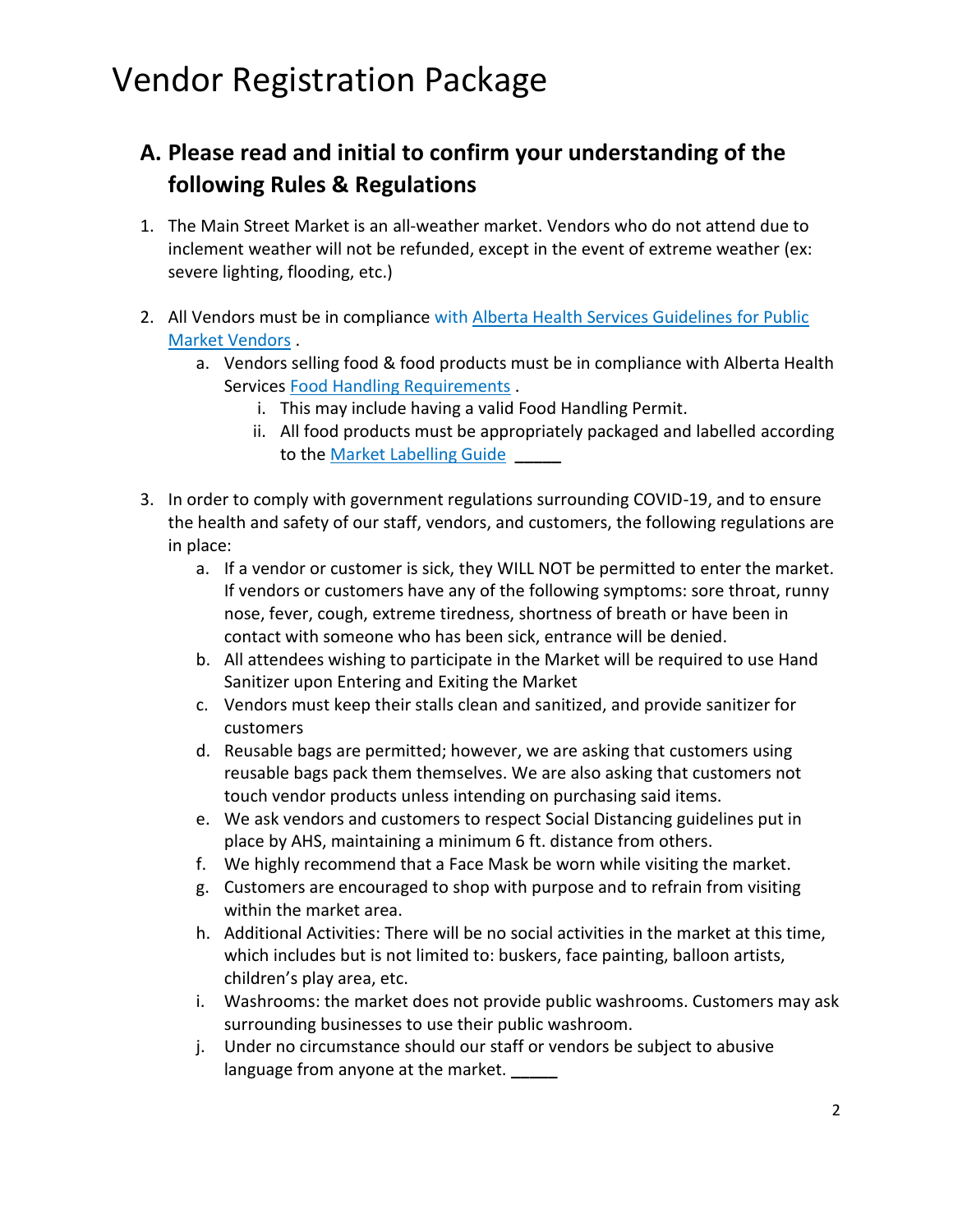- 4. All products must be legal to sell in Alberta, and any applicable licensing must be provided to market administrators. (ex: Liquor license) **\_\_\_\_\_**
- 5. Market administrators may use their discretion to refuse a vendor based on the products/services being sold, ineligibility to do business in the province of Alberta, or non-compliance with government/market regulations or town bylaws, **\_\_\_\_\_**
- 6. Smoking and vaping are strictly prohibited within the Market area. **\_\_\_\_\_**
- 7. Animals are prohibited within the market area, except in the case of a guide dog used by a person with a medical condition or disability.
	- a. Please note, owners of guide or service animals should have a copy of certification for the animal on them at all times. **\_\_\_\_\_**
- 8. All stalls are the same size, approximately 10 feet by 10 feet
	- a. No product, signs, or stands shall be displayed outside of this area.
	- b. **Vendors are responsible for providing all of their own tables, tents, and equipment**, as well as weights to anchor their tent. All tents must be weighted down during the market
	- c. Power is NOT available. If a vendor decides to use a generator, they must have an inverter to minimize generator noise (as it is disruptive to other vendors and market patrons) and must tape down all cables.
	- d. Vendors are responsible for any damage that occurs to the area within or surrounding their stall. (ex. Town or other vendor's property, damaged trees, grass, etc.) **\_\_\_\_\_**
- 9. Vendors may NOT park on Main Street. These spaces are reserved for patrons of the market and surrounding businesses. Vendors may drive into the market in the morning to unload their products and supplies, go park their vehicle, and then walk to the market to finish their set-up. **\_\_\_\_\_**
- 10. Barricades will be erected at 8:00 am and removed at 3:00pm. Vendors are not permitted to set up before the barricades are erected in the morning. Similarly, vendors must be completely disassembled and off the road before the barricades are removed at the end of the day. **\_\_\_\_\_**
- 11. Vendors must be set up in their stall and ready to operate by 9:45 am, at which time access roads are closed. Stalls that are vacant after this time may be reassigned to another vendor. No refunds or date exchanges will be given to vendors arriving late where stalls have been reassigned or are no longer accessible. **\_\_\_\_\_**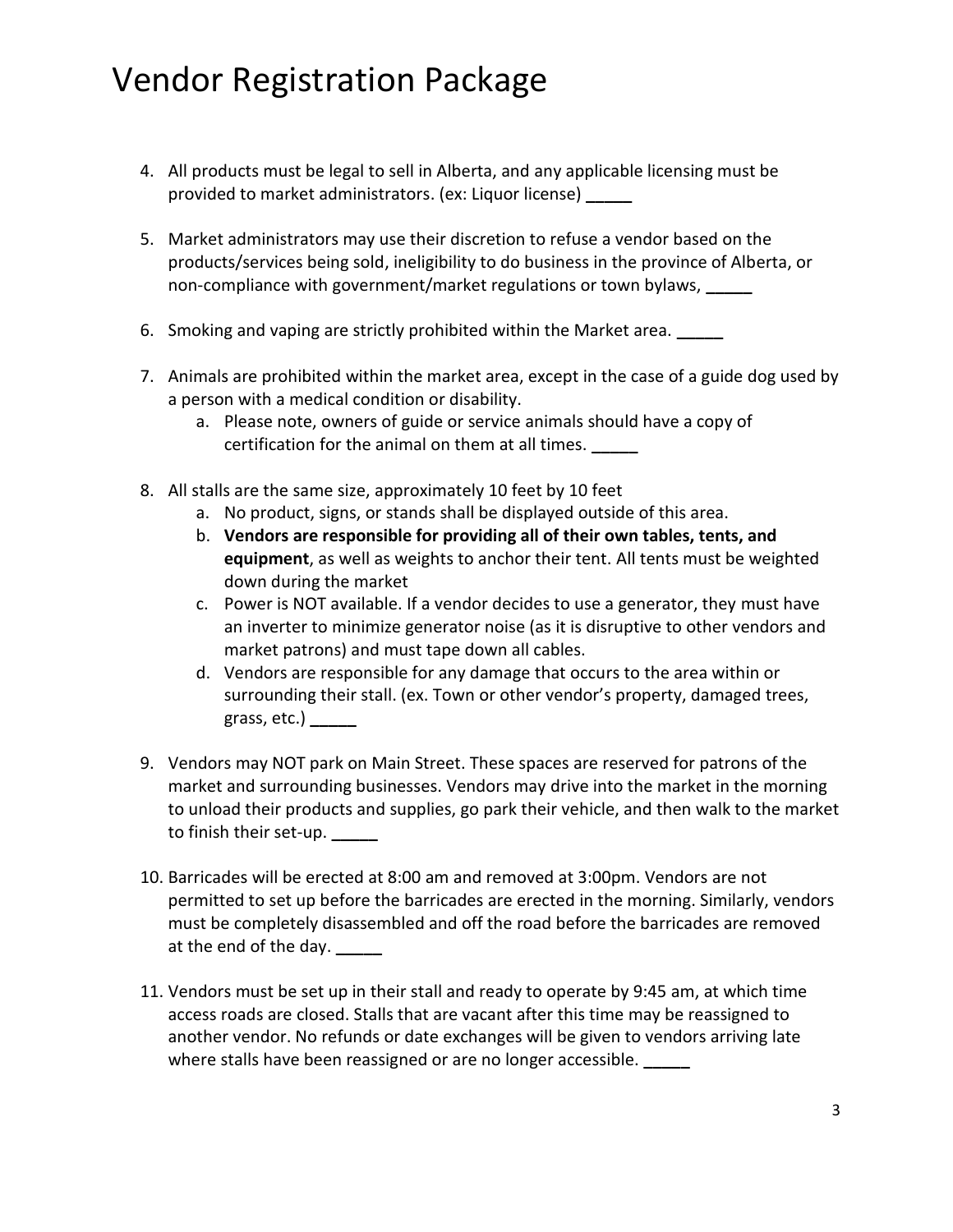- 12. . Public selling begins at 10:00 a.m. and ends at 2:00 p.m. **\_\_\_\_\_**
- 13. Sold out vendors are not permitted to leave early.
- 14. Vendors are responsible for removing AND TAKING AWAY from the market their own garbage and stall cleanup. Garbage cans provided in the Market are for customer use only. The use of town or other businesses garbage bins is strictly prohibited. **\_\_\_\_\_**
- 15. Failure to comply with Market Rules and Regulations may result in cancellation of stall and removal from the Main Street Market
	- **a. No refund will be provided for loss of stall(s). \_\_\_\_\_**

#### **B. Registration Checklist:**

- 1. Fill out the registration package.
- 2. Make sure your business/product complies with our market rules & regulations available on our registration packages. Also become familiar with the **[Public Market](http://www.albertahealthservices.ca/assets/wf/eph/wf-eh-guidelines-for-public-market-managers-and-vendors.pdf)  [Vendor Rules and Regulations](http://www.albertahealthservices.ca/assets/wf/eph/wf-eh-guidelines-for-public-market-managers-and-vendors.pdf)** as set out by Alberta Health Services.
- 3. If you sell food, be aware of the **[Food Handling Requirements](http://www.albertahealthservices.ca/assets/wf/eph/wf-eh-alberta-food-safety-basics-booklet.pdf)** from Alberta Health Services. You may be required to get a certificate from Alberta Health Services. You can still send in your registration before you have obtained those certifications, as long as you us a copy before the first day you have been approved to vend at the market.
- 4. All vendors should be aware of the **[Market Labelling Guide](http://www1.agric.gov.ab.ca/$Department/deptdocs.nsf/all/explore13545/$FILE/Appendix7BasicAndAllergenLabellingQuickGuide.pdf)**, **[Handwashing](http://www.albertahealthservices.ca/assets/wf/eph/wf-eh-temporary-handwashing-stations.pdf) Stations**, and **[Sanitization Solutions](http://www.albertahealthservices.ca/assets/wf/eph/wf-eh-how-mix-an-approved-sanitizing-solution.pdf)** as regulated by Alberta Health Services.
- 5. Include payment in the form of cash or cheque, or proof of payment through our website portal.
- 6. Submit your documents by:
	- Emailing them to **[katie.magill@bhssa.ca](mailto:katie.magill@bhssa.ca)**
	- Faxing them to 780-674-6294
	- **•** Bringing them to our office at 5123 50<sup>th</sup> Ave in Barrhead
- 7. For any additional questions, you can contact us at:
	- Phone: **780-674-4944 ext. 316**
	- Email: **[katie.magill@bhssa.ca](mailto:katie.magill@bhssa.ca)**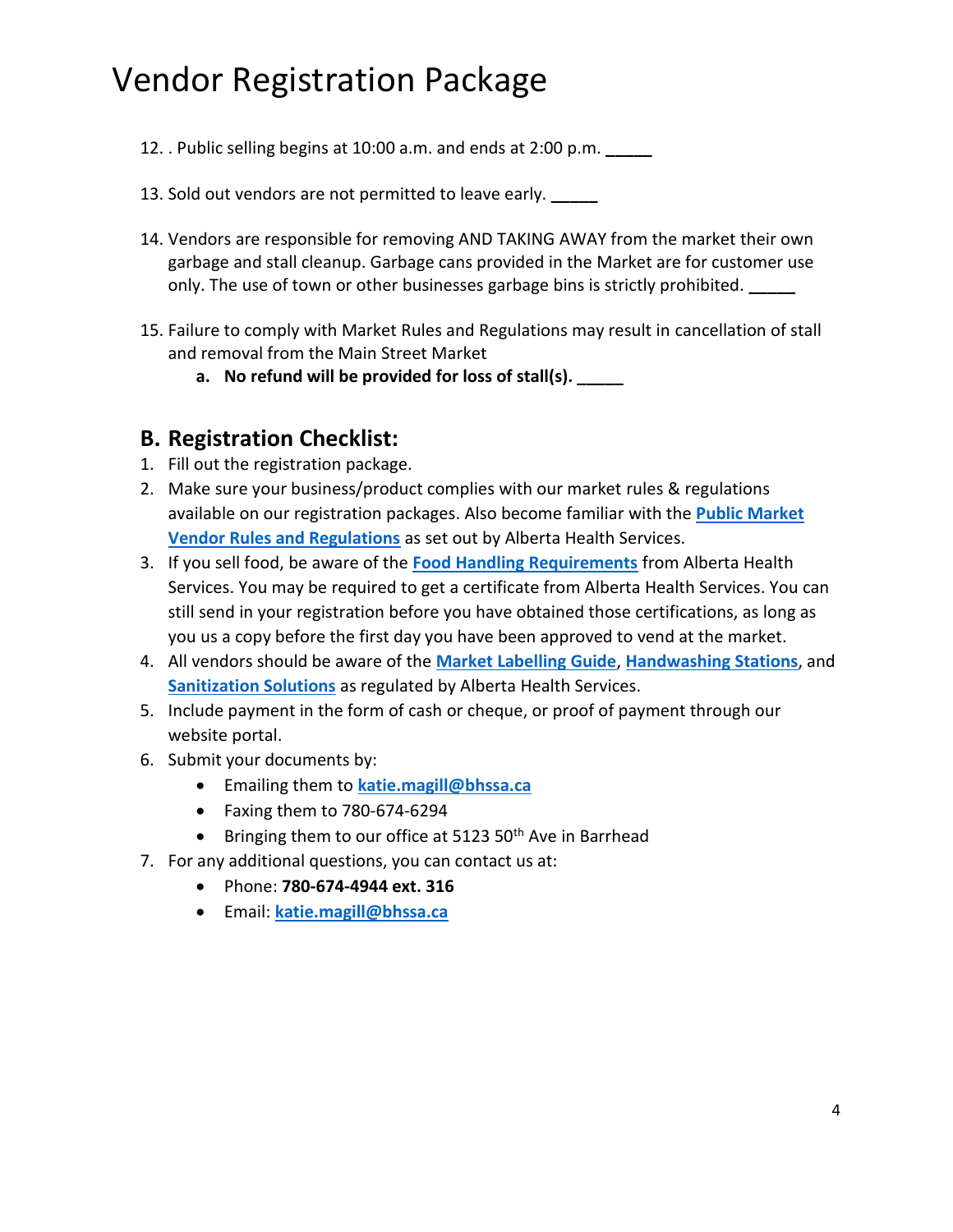#### **C. Registration Form**

| <b>Vendor Business/Organization Name:</b>        |
|--------------------------------------------------|
| AB Business license # or Charity Registration #: |
| <b>Contact Name:</b>                             |
| <b>Address:</b>                                  |
| City:                                            |
| <b>Postal Code:</b>                              |
| Phone:                                           |
| Email:                                           |
| Website:                                         |
| <b>Facebook:</b>                                 |
| What payment methods do you accept?:             |

#### **Please choose the market dates that you would like to attend for the 2021 season:**

| $\Box$ June 26 | $\Box$ July 17 | $\Box$ August 7  | $\Box$ August 28 |  |
|----------------|----------------|------------------|------------------|--|
| $\Box$ July 3  | $\Box$ July 24 | $\Box$ August 14 | Total # of       |  |
| $\Box$ July 10 | $\Box$ July 31 | $\Box$ August 21 | Saturdays:       |  |
|                |                |                  |                  |  |